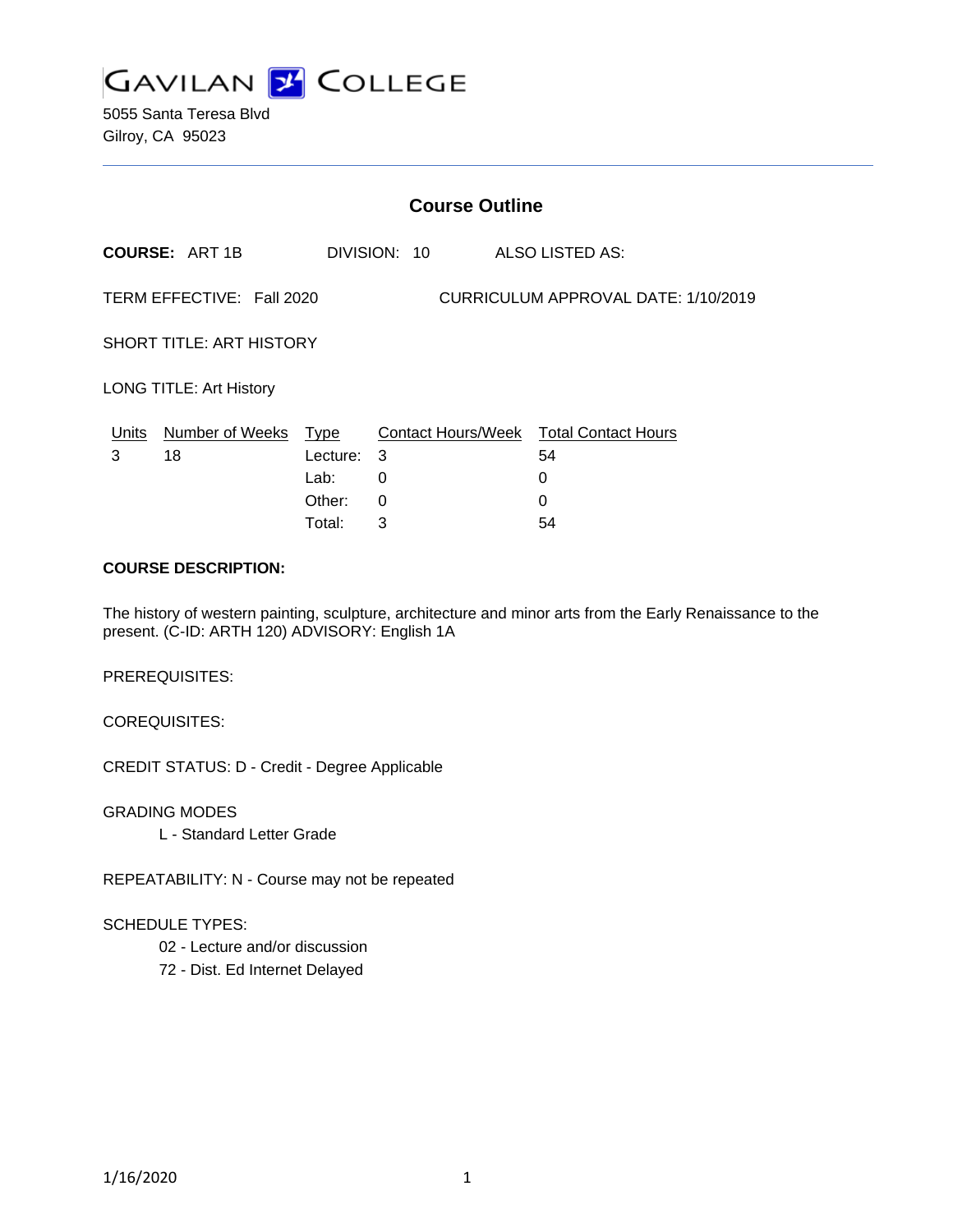## **STUDENT LEARNING OUTCOMES:**

By the end of this course, a student should:

1. Identify and describe the major and minor arts, techniques and characteristics in various art movements spanning from the early Renaissance to modern international art movements.

2. Recognize and identify examples of major architecture, painting and sculpture noting contributions of the major artists and the dates, schools and their characteristics

3. Denote and identify the role of the minor arts (historical and aesthetic value) from the Early Renaissance to the present.

4. Appraise and critique original artwork.

5. Recognize and demonstrate the historical, philosophical, and technical contributions of art to the culture and individual

6. Identify and describe the contributions and innovations of Western Art including painting, sculpture and architecture using dates, times, places, artists and techniques.

#### **CONTENT, STUDENT PERFORMANCE OBJECTIVES, OUT-OF-CLASS ASSIGNMENTS**

Curriculum Approval Date: 1/10/2019

TOPICS AND SCOPE:

3 HOURS LECTURE: What is Art?; Proto Renaissance review: OUT OF CLASS ASSIGNMENT: read and analyze text on Proto Renaissance;

assign 5-7 page research paper on an Art era between the Early Renaissance and the present DISCUSSION: works including Giotto, Cimabue and Fra Angelico STUDENT PERFORMANCE OBJECTIVE: quiz on formal

elements of Art

6 HOURS LECTURE: Early Renaissance OUT OF CLASS ASSIGNMENT: read and analyze text on the Early Renaissance DISCUSSION: works including Donatello, Verroccio, Mantegna,

Massacio-?linear perspective, Grunewald, Durer VIEW: video on Renaissance artist and perspective STUDENT PERFORMANCE OBJECTIVES: quiz on Proto/Early Renaissance. Students will identify selected works

by location, medium and date; write a short essay describing the events that lead to the flourishing of creativity in 15th century Europe and how the different geographical areas influenced each others development.

6 HOURS LECTURE: High Renaissance OUT OF CLASS ASSIGNMENT: read and analyze text on the High Renaissance DISCUSSION: works including Da Vinci, Michaelangelo, Raphael, Titian,

Tintoretto VIEW: video--High Renaissance STUDENT PERFORMANCE OBJECTIVES: quiz on High Renaissance. Students will identify selected works by location, medium and date; write a short essay describing

the contributions to Art by High Renaissance artist

6 HOURS LECTURE: Mannerism and Baroque Art ASSIGNMENT: read and analyze text on Mannerism and Baroque Art DISCUSSION: works by Rubens, Wren,

Carravagio, Goya, El Greco VIEW: video--Baroque STUDENT PERFORMANCE OBJECTIVES: quiz on Baroque and Mannerism. Students will identify selected works by location, medium and date; write a short essay

describing the effects of the "New World" on Europe and its art.

3 HOURS LECTURE: Neoclassicism and Romanticism OUT OF CLASS ASSIGNMENT: read and analyze text on Neoclassicism and Romanticism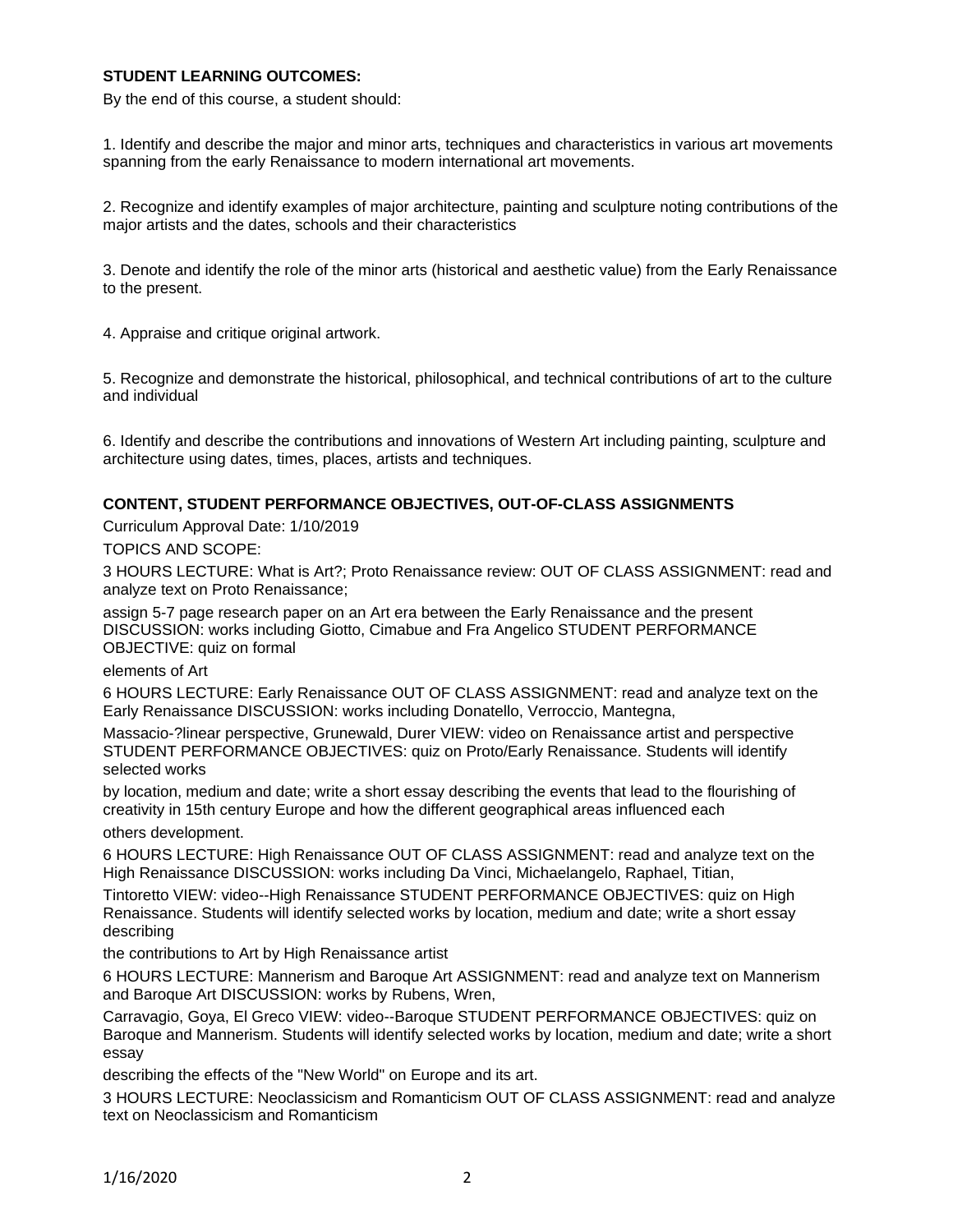DISSUSSION: works including David, Ingres, Jefferson, Courbet VIEW: video--Neoclassicism/Romanticism STUDENT PERFORMANCE OBJECTIVES: quiz on Neoclassicism and Romanticism. Students will identify

selected works by location, medium and date; write a short essay describing the changes in approaches to art evident in Europe during this time

3 HOURS REVIEW: Early Renaissance to Romanticism OUT

OF CLASS ASSIGNMENT: Complete study guides provided; prepare for Midterm Exam STUDENT PERFORMANCE OBJECTIVES: Midterm exam; includes multiple choice, true/false and essay questions; artwork

identification by artist, location, medium, era and date

6 HOURS LECTURE: Introduction to Modern Art: Impressionism, Post-Impressionism, Symbolism OUT OF CLASS ASSIGNMENTS: read and analyze text on

Modern Art DISCUSSION: works including Manet, Monet, Van Gogh, Rossetti, Renoir, Seraut, Cezzane, Degas STUDENT PERFORMANCE OBJECTIVES: quiz on Modern Art part I. Students will identify selected works

by location, medium and date; write a short essay describing the beginnings of Modern Art approaches and its initial development

6 HOURS LECTURE: 20th Century Art--Before World War I OUT OF CLASS

ASSIGNMENT: read and analyze text on Cubism, Futurism, DADA DISCUSSION: works including Picasso, Matisse, Braque, Stella, Duchamp, Kollwitz STUDENT PERFORMANCE OBJECTIVES: quiz on 20th Century Art

Before World War I. Students will identify selected works by location, medium and date; write a short essay describing the effects of world events/discoveries and there effects on art/artists of that time.

6 HOURS LECTURE: 20th Century Art--WWI through 1950 OUT OF CLASS ASSIGNMENT: read and analyze text on Surrealism, Abstract Expressionism, Minimalism DISCUSSION: works including Dali, Breton,

Pollock, de Kooning, O'Keefe, Frankenthaler STUDENT PERFORMANCE OBJECTIVES: quiz on 20th Century Art. Students will identify selected works by location, medium and date; write a short essay describing

the events/factors that lead to the center of the "art world" moving to New York

6 HOURS LECTURE: 20th Century Art--1950 through the present OUT OF CLASS ASSIGNMENT: read and analyze text on Pop

Art, Photorealism, muralism, Post Modernism DISCUSSION: works including Segal, Baca, Koons, Hanson, Haring STUDENT PERFORMANCE OBJECTIVES: quiz on 20th Century Art. Students will identify selected works by location, medium and date; write a short essay describing how political/world events effected the

latest international development of art. 2 HOURS Final Exam ASSIGNMENTS: Included in

content section.

## **METHODS OF INSTRUCTION:**

Library materials, lectures, text assignments, slides, videos, art exhibits, and additional resources.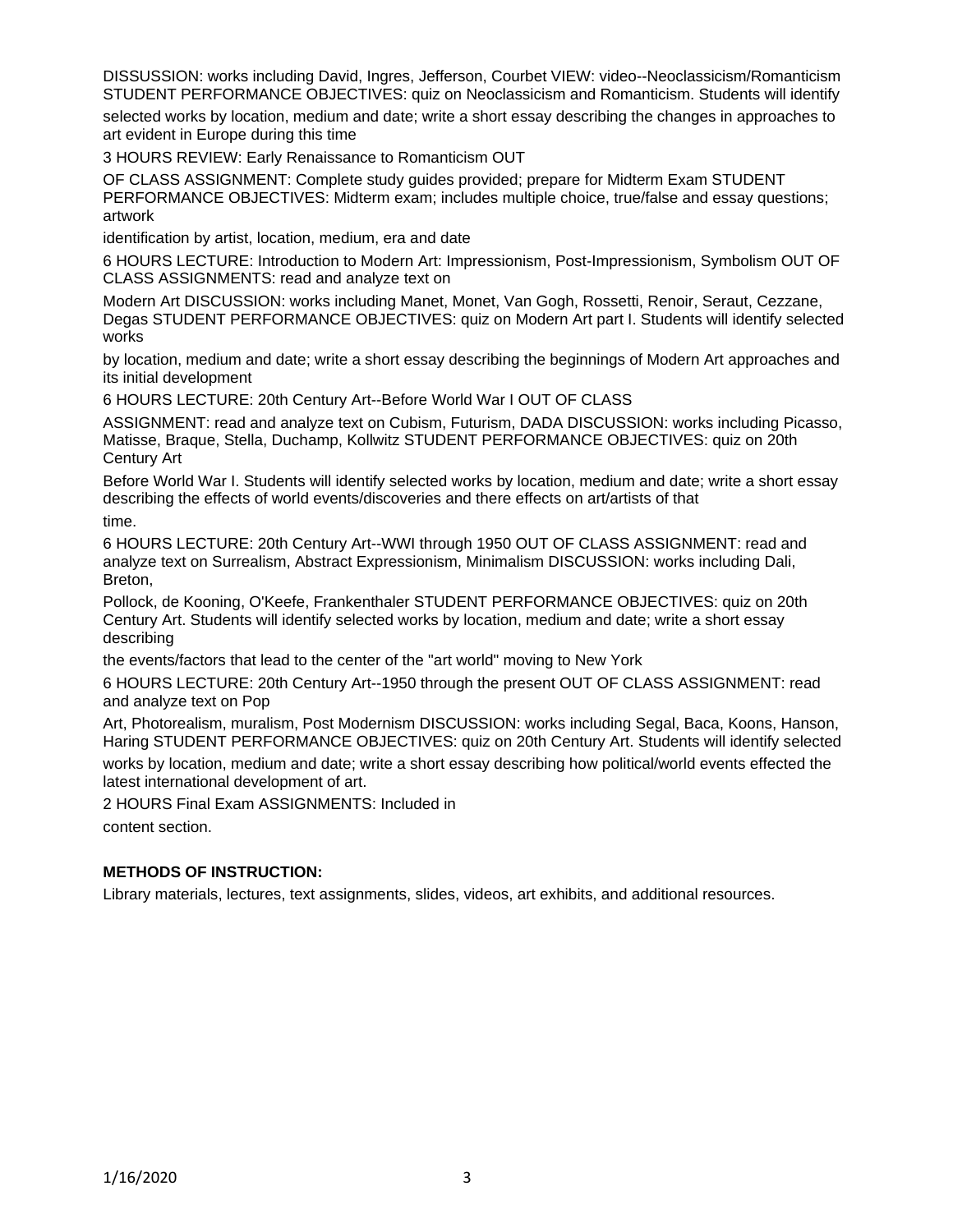# **OUT OF CLASS ASSIGNMENTS:**

Required Outside Hours: 36 Assignment Description: Students will read and study from required texts an assigned articles. Required Outside Hours: 36 Assignment Description: Students will research and report on various historical artists and artistic eras on a regular basis throughout the course. Required Outside Hours: 36 Assignment Description: Students will research and analyze a historic artist and artistic era and write a research paper on their findings.

## **METHODS OF EVALUATION:**

Writing assignments Percent of total grade: 10.00 % Writing assignments: 10% - 20% Written homework Reading reports Essay exams Term papers Problem-solving assignments Percent of total grade: 20.00 % Problem-solving demonstrations: 20% - 40% Yes Skill demonstrations Percent of total grade: 20.00 % Skill demonstrations: 20% - 40% Yes Objective examinations Percent of total grade: 20.00 % Objective examinations: 20% - 40% Multiple choice True/false Matching items Completion

# **REPRESENTATIVE TEXTBOOKS:**

Kliener, Fred S.. Art Through the Ages. Boston, MA: Cengage,2019. This is the standard college-level textbook for this course. Reading Level of Text, Grade: 13+ Verified by: Verified by:A.Rosette